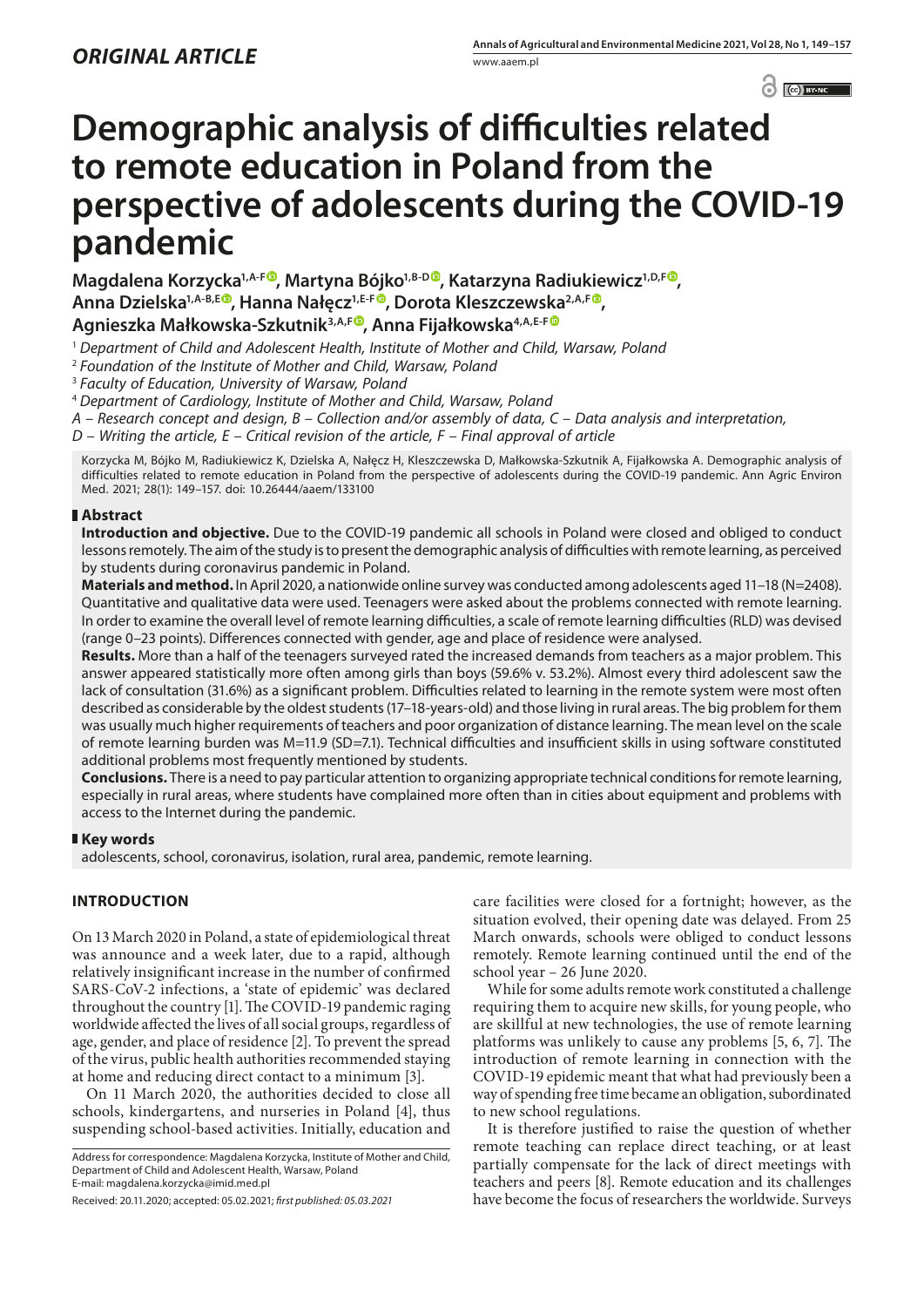from different countries show that due to forced restrictions, including physical isolation and school closures, students have experienced emotional problems, feelings of loneliness, uncertainty and anxiety, depression or sleep problems [9– 12]. The functioning of students during isolation, including problems related to remote learning, was also the subject of Polish studies [13, 14]. It should be remembered that one of the most important factors having a major impact on both the health and quality of life of children and adolescents is social support. School is a place where social relationships are formed, and where young people seek support from their peers, teachers, professional pedagogues, and psychologists [15, 16].

The level of education and educational achievements are considered to be social determinants of the health of the population, in addition to the economic level and occupational status [17]. In a time of epidemiological challenge and risk, which increases the important public health problem of social inequalities in health, the issue of education of the young generation becomes more important.

# **OBJECTIVES**

The main aim of the study is to present demographic analysis of difficulties arising from remote education experienced by young people aged 11–18 in the period 25 March – 26 April 2020, during the most severe restrictions related to the COVID-19 pandemic in Poland. The following research questions were devised:

- 1. What difficulties did young people most often see as a major problem during the period of the initial weeks of the pandemic, when tight restrictions were in force?
- 2. How did the ranking of these problems relate to gender, age, and place of residence?
- 3. What was the overall level of remote learning difficulties in the investigated sample, as measured by the Remote Learning Difficulties (RLD) scale?
- 4. In what way does the overall level of difficulty connected with remote learning depend on gender, age, and place of residence of the surveyed adolescents?
- 5. What additional problems do young people mention regarding remote learning?

## **MATERIAL AND METHODS**

**Organisation of the study and participants examined.**  A nationwide survey on the functioning of young people during self-isolation in the initial period of the pandemic was conducted between 13–26 April 2020. This was a web-based cross-sectional study of a sample of a 2,408 adolescents aged 11–18. Recruitment was conducted with a convenient, nonprobabilistic procedure according to the inclusion criteria of age (11–18 years). The coordinating centre of the 'Youth and COVID-19' survey was the Institute of Mother and Child (Instytut Matki i Dziecka, IMiD), with the support of the IMiD Foundation (FIMiD) in Warsaw and the Faculty of Education at Warsaw University.

The study participants were recruited by placing invitations on the IMiD and FIMiD social media platforms, as well as sending invitations to schools selected by school nurses in each province and to the schools cooperating with the IMiD. The Bioethics Committee cooperating with the Institute of Mother and Child issued a positive opinion (Opinion No. 24/2020) on the adherence to ethical principles of the survey entitled 'Youth and COVID-19' carried out online at home. 3,351 completed questionnaires were returned for analysis.

After completing the process of data cleaning, a final sample of 2,408 teenagers (girls constituted 60.1% of the total) was obtained. Detailed characteristics of the sample are presented in Table 1.

**Research tools and indicators.** The online questionnaire contained author's questions referring to basic demographic data (age, gender, place of residence, school grade), a category of questions concerning the implementation of health promotion in the environment of children and adolescents (the guidelines were used in the implementation of a nationwide education and information campaign for children and adolescents), and categories of questions enabling the assessment of five areas related to the functioning of students in self-isolation. The following were used in the described analyses: demographic variables and a category of questions on the experiences of young people connected with remote learning in the studied period (eight questions) as well as answers to descriptive questions.

**Demographic variables.** The analyses included questions on gender*,* age, and place of residence. The age of the respondents was analysed in three categories: 11–12, 13–16 and 17–18. Basing on preliminary analyses, it was concluded that in terms of the variables selected for the purpose of assessing remote learning difficulties, the two outermost age groups (11–12 and 17–18 years) may differ considerably from the others. Therefore, to investigate noteworthy, age-dependent differences, the decision was made to conduct the analyses in three categories.

The question regarding the place of residence (*Where do you live?*) had the following categories of answers: *in the countryside; in a small town (up to 20,000 inhabitants); in a larger town (between 20,000–100,000 inhabitants); in a big city (over 100,000 inhabitants).* For the purpose of this study, after combining the second and the third categories, this variable was analysed in three groups:

- rural area;
- small or medium town (up to 100,000 inhabitants);
- big city (over 100,000 inhabitants).

**Problems related to learning.** The investigated adolescents answered the question: *In your opinion, how serious a problem are the following situations connected with school obligations at this time?* on the basis of the eight statements concerning learning problems during the pandemic, including the conditions for online learning and the organisation of remote learning. These are discussed in detail in the Results section of this study.

The young people surveyed were asked to assess each of the statements on a scale from 1 (not a problem at all) to 5 (a very big problem). The variables were analysed in three categories: lack of problem (1–2); medium problem (3); significant problem  $(4-5)$ . To improve readability, in the Results and in the Tables only two extreme categorie '*lack of problem'* and *'significant problem'* were described and shown*.*

**The scale of remote learning difficulties.** To examine the general level of problems experienced by young people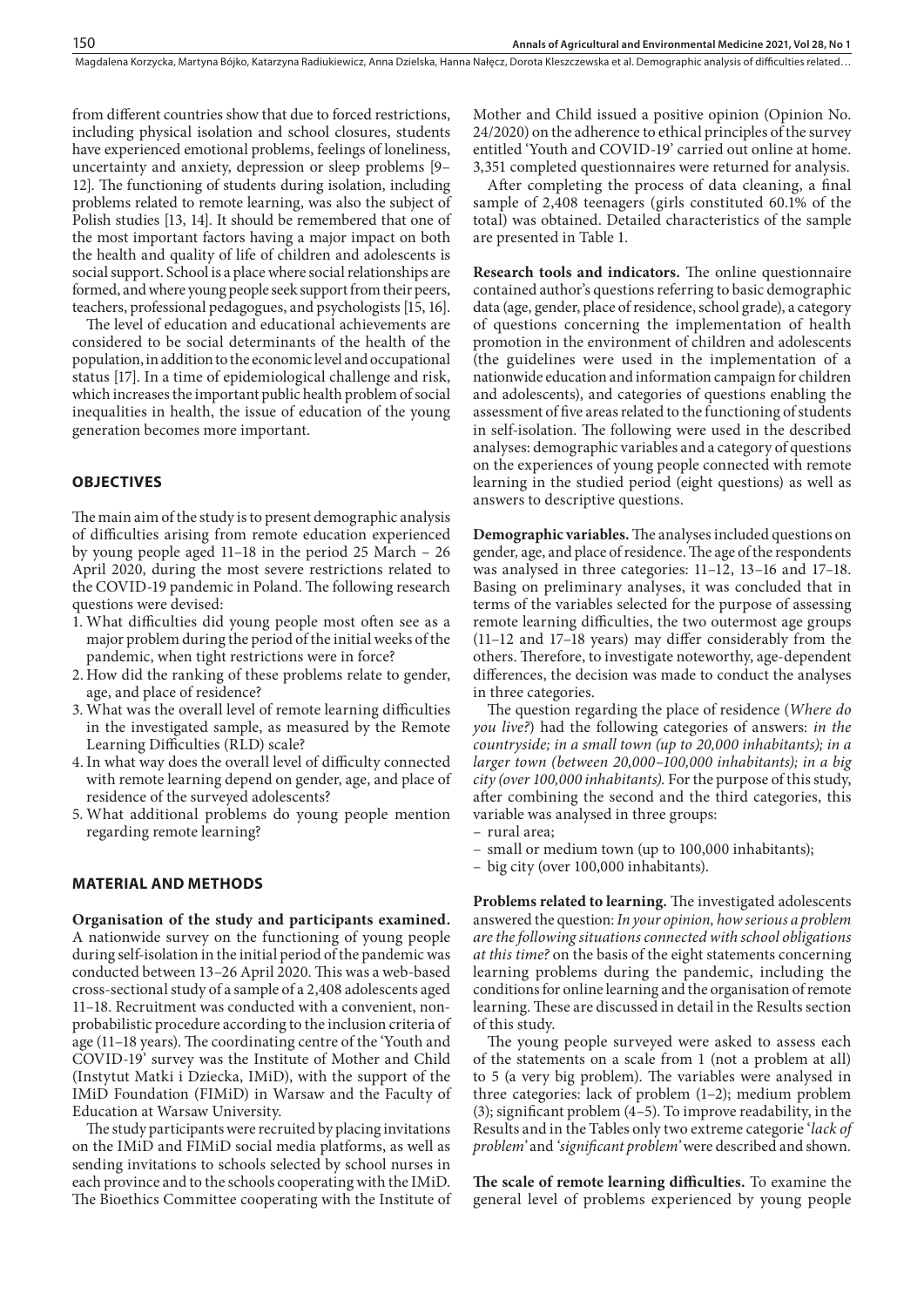**Table 1.** Sample characteristics

|                                          | N    | $\%$ |
|------------------------------------------|------|------|
| Gender (N=2408)                          |      |      |
| <b>Boys</b>                              | 961  | 39.9 |
| Girls                                    | 1447 | 60.1 |
| Age (N=2408)                             |      |      |
| $11 - 12$                                | 736  | 30.6 |
| $13 - 14$                                | 671  | 27.9 |
| $15 - 16$                                | 593  | 24.6 |
| $17 - 18$                                | 408  | 16.9 |
| Place of residence (N=2406)              |      |      |
| Rural area                               | 670  | 27.8 |
| Small town (to 20,000 inhabitants)       | 503  | 20.9 |
| Medium town (20,000-100,000 inhabitants) | 920  | 38.2 |
| Big city (over 100,000 inhabitants)      | 313  | 13.0 |

in connection with remote education, a scale of Remote Learning Difficulties (RLD) was devised. The answers to the questions were scored from 0 to 4. The overall index of the scale equaled 0–32 points. Higher scores mirrored an escalation of the problems arising from remote learning, according to young people.

The particular statements making up the RLD general index revealed, respectively, high correlations with the overall score of the whole scale, ranging from 0.440–0.633. The studied dimension regarding difficulties with learning constituted one factor and accounted for 43% of the total scale variation. High reliability of the scale was also demonstrated, as the Cronbach's alpha-Cronbach coefficient amounted to α=0.81 and did not increase when removing individual statements included in the scale.

**Descriptive question.** The question on the difficulties connected with remote education was supplemented with a category labeled '*Other…* '. The aim was to obtain additional, in-depth information about the problems that young people face in connection with remote learning. A total of 152 teenagers, more than two-thirds of whom were girls, shared their additional opinions on this topic.

For this study, all additional statements made by young people concerning remote learning were organised and objectified according to the methodology of qualitative content analysis [18, 19]. They were categorised in terms of their content – with the key categories being separated – and subjected to qualitative and quantitative analysis. The analysis included only those statements that were related to remote learning. After analysing all the answers to the open question, they were divided into two groups – the first group consisted of the answers that the participants could choose from in the closed categories  $(N=96)$ , the second group consisted of the answers (N=56) not included in the category of closed questions. On this basis, five additional subject areas were identified and discussed in the results section.

**Statistical analyses.** Quantitative and qualitative data were analysed using a mixed method approach [20]. The relationship between each of the evaluated eight areas of remote learning difficulties and gender, age and

place of residence was studied using the chi-square test. Descriptive statistics regarding the level of burdening young people with difficulties connected with remote learning based on the RLD scale were presented: mean values and standard deviations. Due to the different distribution of the RLD scale, compared to a typical distribution, the Mann-Whitney's U test for independent samples was used to compare the mean RLD values with regards to gender. The non-parametric Kruskal-Wallis test was used to compare the mean RLD values depending on age and place of residence. The significance level p<0.05 was assumed in the study. Analyses were carried out with the use of IBM SPSS Statistics v. 25 software.

The additional remote learning problems mentioned by young people were analysed qualitatively.

#### **RESULTS**

**Ranking of remote learning difficulties as assessed by young people.** The full distribution of responses to the eight statements on remote learning difficulties by two categories mirroring the severity of the problem in the total group and depending on gender and age is shown in Table 2.

For most of the examined adolescents (57.1%), the increased requirements imposed by teachers, compared to those they had previously experienced in school-based education, constituted a significant problem with remote education. For almost every third teenager, big obstacles during the pandemic period were the lack of possibility to consult the teacher in case of problems with understanding the material (31.6%), and poor organisation of remote learning at school (29.8%). More than 1/4 of the teenagers perceived the difficulties in obtaining feedback from the teacher (27.3%) on their learning progress as a significant problem, and 1/5 of them were unable to compare their own achievements with those of their class mates (20.8%). It is worth noting that only 12.7% of students complained about the lack of support from parents in school matters. Similarly, in the total group, only a small number of students assessed the difficulties related to the conditions for online learning or access to educational materials as a significant problem.

Girls were significantly more likely than boys to perceive the increased requirements at school as a big problem (59.6% vs. 53.2%; p=0.001). There were no statistically significant gender-specific differences in the responses to the other seven analysed areas concerning remote learning during the pandemic.

The most statistically significant differences in the assessment of problems regarding remote learning were observed with reference to the age of the investigated youth. Table 2 presents a full distribution into particular statements from the educational category in particular age groups.

Big difficulties related to school learning in the remote system were most often reported by the oldest students (17–18-years-old). The most significant problem concerned much higher requirements imposed by teachers comparing to school-based education (p<0.001). For nearly 2/3 of pupils aged 17–18 this was a great difficulty. They also reported -significantly more often than their younger colleagues – difficulty resulting from poor organisation of remote learning (p<0.001), lack of possibility to consult (p=0.005), and difficulty in obtaining feedback from the teacher  $(p<0.001)$ .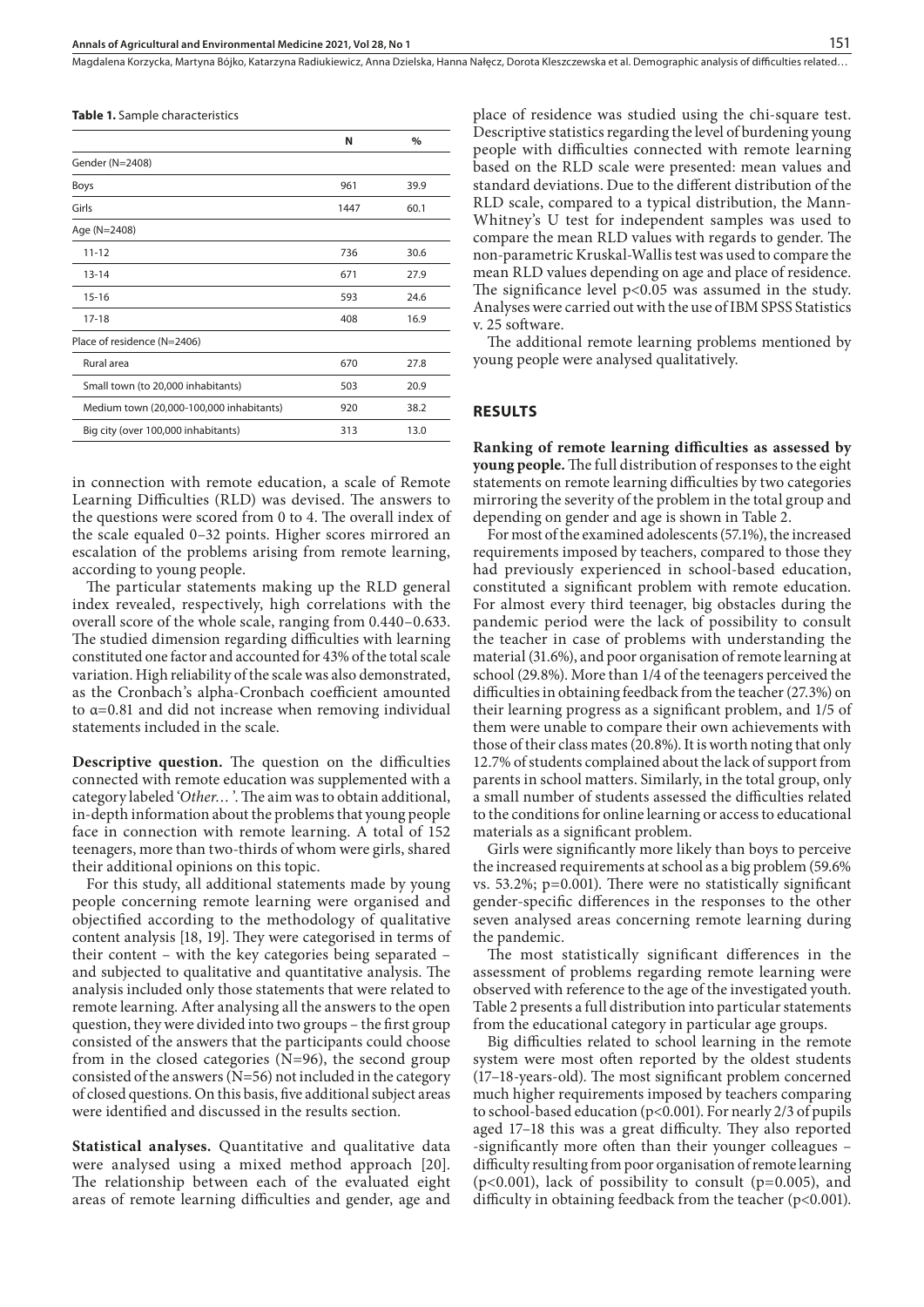These situations constituted a significant problem for nearly 1/3 of the students at that age. Every fourth adolescent aged 17–18 (24.5%) experienced big difficulties with access to didactic materials significantly more often than younger students ( $p<0.001$ ). In most cases, the youngest students (11–12-years-old) complained the least about the difficulties arising from remote learning. More than half of the young people from this group did not see the situations connected with remote learning as a significant problem. The area which was the most problematic for them, in comparison with older students, was the lack of possibility to compare their progress with their peers (p<0.001). On the other hand, this issue was reported a little less frequently by the oldest students, and the least frequently by teenagers aged 13–16 years.

Taking into consideration the place of residence, the percentage of students who negatively assessed school requirements in the new educational reality was the highest among the students living in rural areas, and decreased with the growth of the size of the town or city where the adolescents lived (p<0.01) (Tab. 3). Noteworthy differences related to the place of residence were also observed in the case of assessing the possibility of comparing progress and achievements with peers (p=0.005). The lack of such a possibility was most often perceived as a significant problem by the young people from small and medium towns (22.7%), and the least often by the students from large cities (15.0%). Teenagers living in rural areas more often than young people from towns and cities complained about the lack of proper conditions for online

learning (statistical trend: p=0.056). Preparing the right conditions for remote learning constituted a substantial challenge for 36% of the teenagers living in rural areas and 26% of the adolescents from large cities.

**General level of burden with remote learning difficulties.** On the scale of remote learning (0–32 points) in the whole surveyed group of young people, the mean level equaled M=11.9 (SD=7.1). Analysis with the use of non-parametric tests revealed that girls had a higher mean level of remote learning burden than boys; however, this was not a statistically significant correlation (p=0.274) (Tab. 4). Nevertheless, it was found that the mean level of burden with problems arising from remote learning was considerably diversified with respect to the age of the investigated adolescents (p< 0.001) and their place of residence (p=0.020). The oldest adolescents (M=13.71; SD=7.07) and adolescents living in rural areas (M=12.26, SD=7.28) experienced the greatest difficulties with remote learning. The least burdened were the students from the age group 11–12 (M=11.21; SD=7.32) and those from large cities (M=10.85; SD=7.09).

**Additional difficulties related to online learning during the Covid-19 epidemic**. Areas that did not appear in the closed categories of questions but were indicated by students (N=56) in response to the open question were as follows:

1. Technical problems and insufficient knowledge and skills related to the operation of computer hardware and software

**Table 2.** Ranking of problems with remote learning total, by gender and age (%)

| Level of the problem                                                                                                                        |       |      | Gender |                      | Age       |           |         |                                   |
|---------------------------------------------------------------------------------------------------------------------------------------------|-------|------|--------|----------------------|-----------|-----------|---------|-----------------------------------|
|                                                                                                                                             | Total | Boys | Girls  | $\chi^2(p^{\wedge})$ | $11 - 12$ | $13 - 16$ | $17-18$ | $\chi^2(p^{\wedge})$              |
| Increased requirements imposed by teachers                                                                                                  |       |      |        |                      |           |           |         |                                   |
| Lack of problem                                                                                                                             | 25.1  | 29.3 | 22.4   | 13.14<br>(0.001)     | 31.2      | 23.9      | 17.8    | 23.79                             |
| Significant problem                                                                                                                         | 57.1  | 53.2 | 59.6   |                      | 52.0      | 58.4      | 62.1    | $(0.001)$                         |
| The lack of possibility to consult the teacher in case of problems with understanding the material                                          |       |      |        |                      |           |           |         |                                   |
| Lack of problem                                                                                                                             | 48.5  | 50.1 | 47.5   | 1.36<br>(0.505)      | 51.5      | 49.6      | 39.8    | 14.73<br>(0.005)                  |
| Significant problem                                                                                                                         | 31.6  | 30.6 | 32.2   |                      | 30.5      | 31.0      | 35.2    |                                   |
| Poor organisation of remote learning at school                                                                                              |       |      |        |                      |           |           |         |                                   |
| Lack of problem                                                                                                                             | 46.8  | 46.7 | 46.8   | 0.10<br>(0.947)      | 53.1      | 46.3      | 37.0    | 33.07                             |
| Significant problem                                                                                                                         | 29.8  | 30.2 | 29.6   |                      | 23.1      | 30.6      | 39.3    | $(0.001)$                         |
| Difficulties in obtaining feedback from the teacher                                                                                         |       |      |        |                      |           |           |         |                                   |
| Lack of problem                                                                                                                             | 52.0  | 54.5 | 50.4   | 3.86<br>(0.145)      | 57.5      | 51.6      | 43.5    | 22.31<br>$(0.001)$                |
| Significant problem                                                                                                                         | 27.3  | 26.5 | 27.8   |                      | 23.2      | 27.0      | 35.5    |                                   |
| Lack of possibility to compare their own achievements with those of their classmates                                                        |       |      |        |                      |           |           |         |                                   |
| Lack of problem                                                                                                                             | 63.0  | 61.7 | 63.8   | 2.19<br>(0.334)      | 57.2      | 66.8      | 61.3    | 20.01                             |
| Significant problem                                                                                                                         | 20.8  | 22.4 | 19.8   |                      | 24.7      | 17.6      | 23.9    | $(0.001)$                         |
| Lack of access to educational materials                                                                                                     |       |      |        |                      |           |           |         |                                   |
| Lack of problem                                                                                                                             | 61.7  | 61.7 | 61.6   | 0.07<br>(0.963)      | 66.6      | 61.8      | 52.1    | 24.24                             |
| Significant problem                                                                                                                         | 17.9  | 18.1 | 17.8   |                      | 16.6      | 16.6      | 24.5    | ( <sub>0</sub> , <sub>001</sub> ) |
| Lack of conditions for online learning                                                                                                      |       |      |        |                      |           |           |         |                                   |
| Lack of problem                                                                                                                             | 67.6  | 68.3 | 67.2   | 1.93<br>(0.381)      | 69.0      | 68.8      | 61.3    | 8.77                              |
| Significant problem                                                                                                                         | 16.4  | 17.1 | 16.0   |                      | 15.0      | 16.4      | 19.2    | (0.067)                           |
| Lack of support from parents in school activities                                                                                           |       |      |        |                      |           |           |         |                                   |
| Lack of problem                                                                                                                             | 75.4  | 76.6 | 74.7   | 1.22<br>(0.541)      | 76.5      | 76.5      | 70.1    | 8.35                              |
| Significant problem                                                                                                                         | 12.7  | 11.7 | 13.3   |                      | 13.2      | 11.6      | 15.1    | (0.079)                           |
| $\frac{1}{2}$ and $\frac{1}{2}$ and $\frac{1}{2}$ and $\frac{1}{2}$ and $\frac{1}{2}$ and $\frac{1}{2}$ and $\frac{1}{2}$ and $\frac{1}{2}$ |       |      |        |                      |           |           |         |                                   |

p^ - significance level p<0.05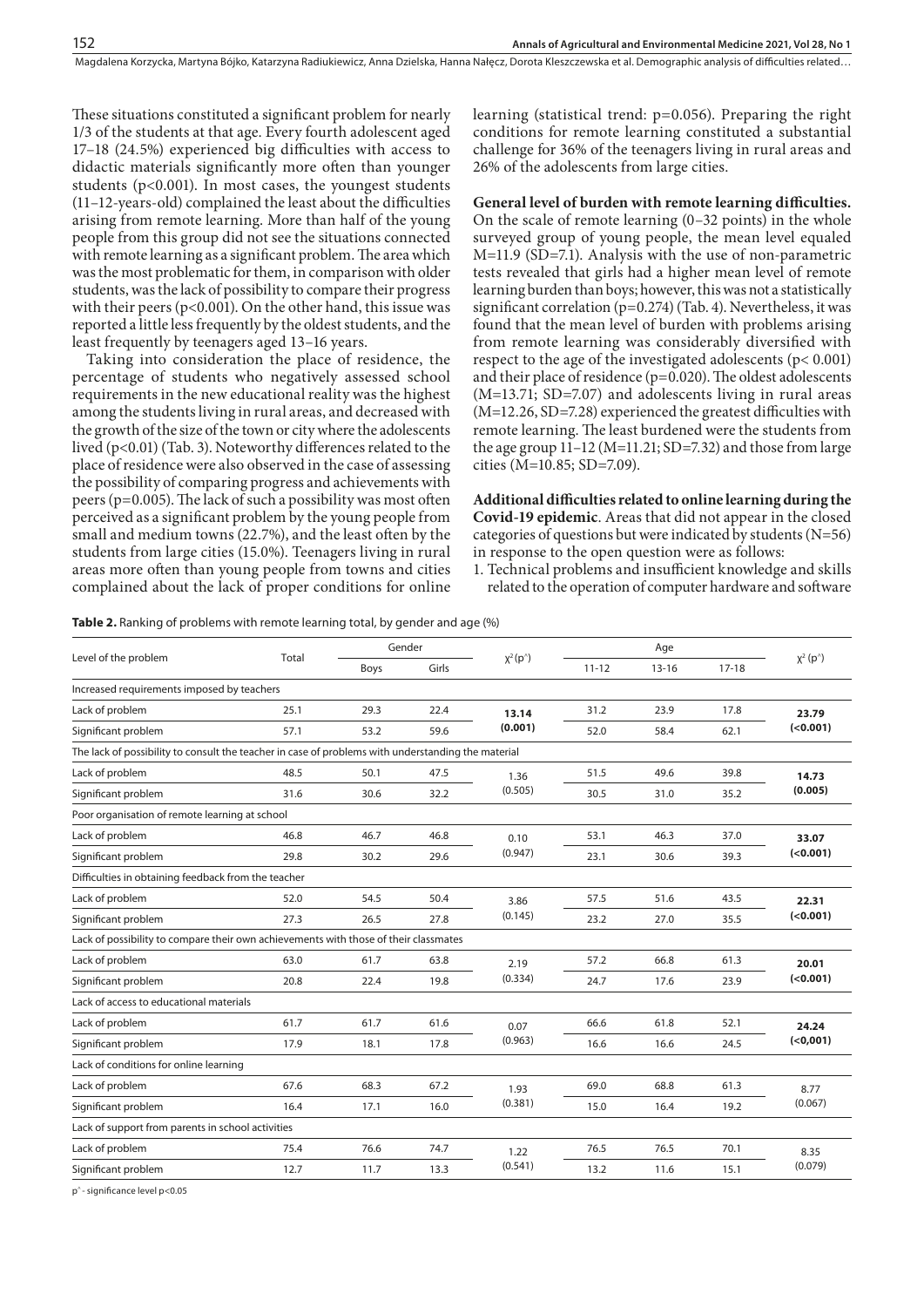#### **Annals of Agricultural and Environmental Medicine 2021, Vol 28, No 1** 153

Magdalena Korzycka, Martyna Bójko, Katarzyna Radiukiewicz, Anna Dzielska, Hanna Nałęcz, Dorota Kleszczewska et al. Demographic analysis of difficulties related…

**Table 3.** Ranking of problems with remote learning by place of residence (%)

|                                                                                                | Place of residence                                             |      |                       |                      |
|------------------------------------------------------------------------------------------------|----------------------------------------------------------------|------|-----------------------|----------------------|
| Level of the problem                                                                           | Rural area<br>Small and medium town<br>$N = 670$<br>$N = 1423$ |      | Big city<br>$N = 313$ | $\chi^2(p^{\wedge})$ |
| Increased requirements imposed by teachers                                                     |                                                                |      |                       |                      |
| Lack of problem                                                                                | 24.7                                                           | 23.9 | 30.8                  | 18.79                |
| Significant problem                                                                            | 60.8                                                           | 57.8 | 46.5                  | (0.001)              |
| Lack of possibility to consult the teacher in case of problems with understanding the material |                                                                |      |                       |                      |
| Lack of problem                                                                                | 47.0                                                           | 48.1 | 53.1                  | 2.98<br>(0.561)      |
| Significant problem                                                                            | 32.5                                                           | 31.7 | 29.3                  |                      |
| Poor organisation of remote learning at school                                                 |                                                                |      |                       |                      |
| Lack of problem                                                                                | 48.1                                                           | 46.5 | 44.7                  | 1.52                 |
| Significant problem                                                                            | 29.5                                                           | 29.5 | 32.2                  | (0.822)              |
| Difficulties in obtaining feedback from the teacher                                            |                                                                |      |                       |                      |
| Lack of problem                                                                                | 48.7                                                           | 52.2 | 58.2                  | 7.20<br>(0.125)      |
| Significant problem                                                                            | 28.8                                                           | 27.1 | 24.9                  |                      |
| Lack of possibility to compare their own achievements with those of their classmates           |                                                                |      |                       |                      |
| Lack of problem                                                                                | 65.8                                                           | 60.3 | 69.2                  | 12.09<br>(0.017)     |
| Significant problem                                                                            | 19.6                                                           | 22.7 | 15.0                  |                      |
| Lack of access to educational materials                                                        |                                                                |      |                       |                      |
| Lack of problem                                                                                | 59.5                                                           | 62.2 | 64.0                  | 2.22<br>(0.695)      |
| Significant problem                                                                            | 19.5                                                           | 17.4 | 16.5                  |                      |
| Lack of conditions for online learning                                                         |                                                                |      |                       |                      |
| Lack of problem                                                                                | 64.0                                                           | 67.8 | 74.4                  | 9.22<br>(0.056)      |
| Significant problem                                                                            | 18.4                                                           | 16.2 | 13.2                  |                      |
| Lack of support from parents in school activities                                              |                                                                |      |                       |                      |
| Lack of problem                                                                                | 75.3                                                           | 75.0 | 77.6                  | 2.90<br>(0.574)      |
| Significant problem                                                                            | 13.7                                                           | 12.3 | 12.5                  |                      |

p^ – significance level p<0.05

for remote learning (N=22). The students had *a problem with the Internet,* they wrote that *in online lessons everything jammed, and* that there was *a problem with sending tasks (I cannot send photos).* According to the students, *the problem is that not everybody can do the tasks on the computer* and there is *a weak Internet connection in the case of those living in the countryside.* There were also negative evaluations of the Internet platforms and applications that were used for online lessons: weak communication platforms *(the whole class cannot talk at once).* Girls, more often than boys, mentioned technical problems and lack of sufficient knowledge or skills to operate the computer.

- 2. Lack of school activities, including sports, and school atmosphere (personal contact with teachers and peers) (N=13). The young people complained about the *lack of school atmosphere motivating them to act and think*. They also pointed to the lack of direct contact with peers, the problem being the *lack of possibility to talk to colleagues during breaks* and the *lack of a colleague sitting at the same table.* Students also regarded the lack of direct contact with teachers as a difficulty: *lack of teachers (e.g. we always meet teachers at school, and now via the Internet*). The boys also complained about the lack of *PE and football*.
- 3. No motivation to learn online. During remote learning in the time of pandemic, teenagers also lacked sufficient motivation to learn (9 answers, 7 of which were given by girls*): I just lack motivation? I don't know, it's different for*

**Table 4.** General level of problems with remote learning by gender, age, and place of residence

|                                                      | Mean<br>$(SD)^a$ | Value<br>$(p)$ <sub>b</sub>      |  |
|------------------------------------------------------|------------------|----------------------------------|--|
| Total                                                | 11.91 (7.19)     |                                  |  |
| <b>Boys</b>                                          | 12.02 (7.12)     | 492366.000c<br>(0.274)           |  |
| Girls                                                | 11.73 (7.28)     |                                  |  |
| Age (years)                                          |                  |                                  |  |
| $11 - 12$                                            | 11.21 (7.32)     | 31.353 <sup>d</sup><br>$(0.001)$ |  |
| $13 - 16$                                            | 11.74 (7.06)     |                                  |  |
| $17-18$                                              | 13.71 (7.07)     |                                  |  |
| Place of residence                                   |                  |                                  |  |
| Rural area                                           | 12.26 (7.28)     |                                  |  |
| Small and medium town<br>(up to 100,000 inhabitants) | 11.99 (7.14)     | 7.820 <sup>d</sup><br>(0.020)    |  |
| Big city<br>(over 100,000 inhabitants)               | 10.85 (7.09)     |                                  |  |

<sup>a</sup> SD - standard devation; <sup>b</sup> significance level p<0.05<br>CLL-Mann Whitney's test

U-Mann Whitney's test

d Kruskal-Wallis's test

*me to write tests knowing that I could just download all the answers, and nobody would know*. While learning at home, some of the young people lost their enthusiasm for learning and wrote about their lack of *motivation and willingness*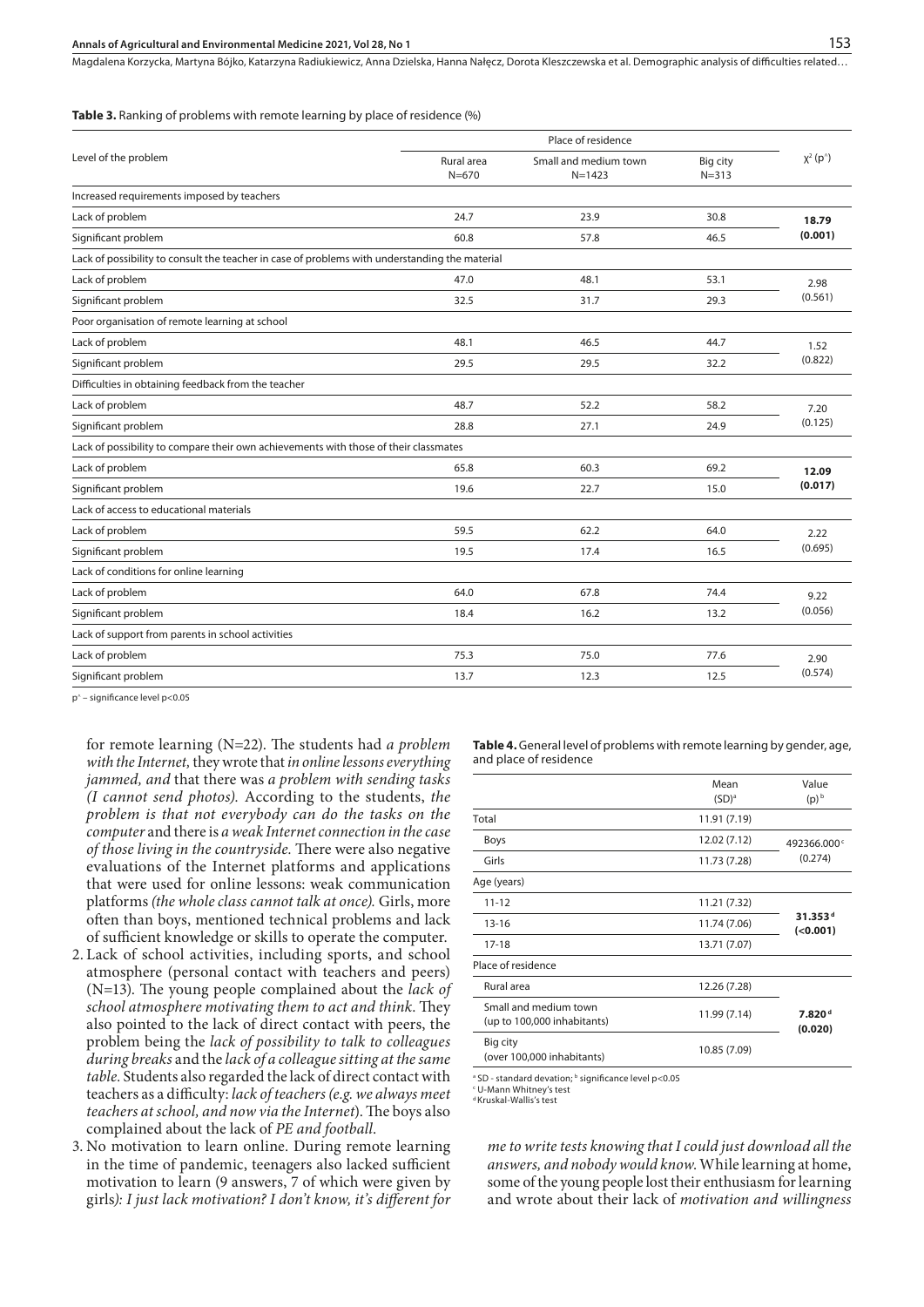*to learn.* According to the teenagers, teachers *do not check their learning progress, resulting in a lack of motivation.*

- 4. Lack of precise criteria for evaluation and no possibility to improve the grades. Girls were the only ones to complain about these problems (N=5). They wrote that the problem is the *lack of information on, e.g., how to improve grades. Teachers ask for homework, make us send it, I spend all day doing the homework, send it to them, and they don't give me my grade, I think they don't check the homework, they just check if somebody sent them, and if not, they give them a bad mark ('1') with no chance for improvement.*
- 5. No precise timetable (N=2). Students noticed a difficulty due to the lack of a clearly detailed online school timetable: *My colleague has an online 'timetable' given by the school (…) Mine is so 'scattered' – it is not organised*.

#### **DISCUSSION**

The closure of schools caused by the coronavirus pandemic and the running of remote education has become a challenge for everyone involved, from the pupils themselves to their parents and teachers, to the institutions involved in the organization of education. Students in Poland have never before used online education instead of traditional school education on such a scale.

The research carried out by the team at the Department of Child and Adolescent Health and the IMiD Foundation reveals that young people perceived excessive demands from teachers and curricular overburdening of students as the most significant problem related to remote learning. Similar admissions were made by the students participating in the 'Action Navigation' survey conducted by Grzelak et al. at the Integrated Prevention Institute. In this survey, young people point out that the greatest challenge related to learning via the Internet is not so much the lack of appropriate equipment or Internet connection, but the curricular overburdening [13]. It is worth mentioning that in a study conducted by the Digital Centre, in which teachers indicated problems related to remote learning, it was also the burden related to the time-consuming nature of the whole remote learning process that was most frequently chosen [21].

One of the reasons for the overburdening that the young people indicated may be the very form of online learning. Remote learning is based on presenting and processing many visual stimuli and numerous methods of response (including text, audiovisual graphics, and animation). This forces the digital learner to be multi-tasking and can result in overloading the memory and reduced ability to accurately absorb, process and memorize information. The students themselves also point out that remote lessons are less attractive than those taught at school [22]. It seems necessary to ensure that the time spent by students in front of the computer screen and other digital devices, especially when remote learning is a necessity, is reasonably regulated. As Polish studies indicate, during the period of the epidemic, excluding school duties, the time spent online on entertainment, including watching movies and playing games, has increased and some students, parents and teachers have had clear symptoms misuse of digital media [23]. A large group of students often used social networking websites during online activities, played games, browsed the Internet for private purposes, wrote to someone without any connection to the lessons, or used

their smartphons for non-learning purposes [23]. Therefore, it is reasonable to include in future research information on how much time students spend in front of the screen during and outside school activities, and to examine and estimate the overall screen time. It is worth taking into account the recommendations on the maximum time that children can spend in front of the computer at one time, and bear them in mind when planning lessons [24]. These guidelines should be adapted to the age of the students and include a daily and weekly schedule and type of the lessons [23].

A study by the Institute of Mother and Child revealed that girls were considerably more likely than boys to perceive excessive demands from teachers as a major problem. This was the only difficulty that was significantly varied in terms of gender. Garza and Jovanovic demonstrated that girls were less resistant to stressful situations than boys, which may account for the differences observed [25]. In contrast, the HBSC study of 2018 showed that experiencing school stress is – among others – gender-specific. Girls were found to be much more likely to experience high levels of school stress compared to boys, which may partly explicate the data obtained in the presented study [26].

The unprecedented situation related to the pandemic caused youths to feel increased anxiety, depression and stress [23, 27, 28]. In order for the learning process to proceed properly, students need a sense of physical and mental health and safety. Children learn best when their environment is friendly and 'safe' and when teachers respond to their strengths and needs, but fear and anxiety weaken cognitive abilities and cause learning disruption [29].

Another serious problem often indicated by the young people surveyed, was the poor organisation of remote learning and the lack of possibility to discuss and clarify difficult topics. For some of the respondents, the lack of feedback from teachers and lower motivation to learn were also very problematic, as they pointed out in their descriptive answers to the open question. Adolescents lacked direct contact with teachers and the possibility to discuss with them the problems they encounter at school. According to research on the environment in which online education takes place, the effectiveness of learning depends not only on the individual characteristics of a student and his/her surrounding, but also on the speed and quality of the teacher's feedback [30].

Another problem highlighted by young people in this study in the descriptive answers, regardless of gender, was the feeling of isolation and loneliness, which is also supported by other studies. Young people complain about the lack of direct relationships with their peers. This is undoubtedly influenced by the developmental period of this age group. Adolescents have a much greater need to interact with their peers than adults [31]. Isolation and radical restrictions on adolescents' ability to establish direct social contacts outside the home can have lasting negative consequences for their physical and mental health [32].

As many as 2/3 of the investigated teenagers did not complain about the conditions for remote learning. Notably, more often problems related to the Internet connection or equipment were observed by the young people living in rural areas. Such issues were mentioned by the young people when answering the open question and were more often indicated by girls and students under 17 years of age than the rest of the respondents. Other studies conducted among students from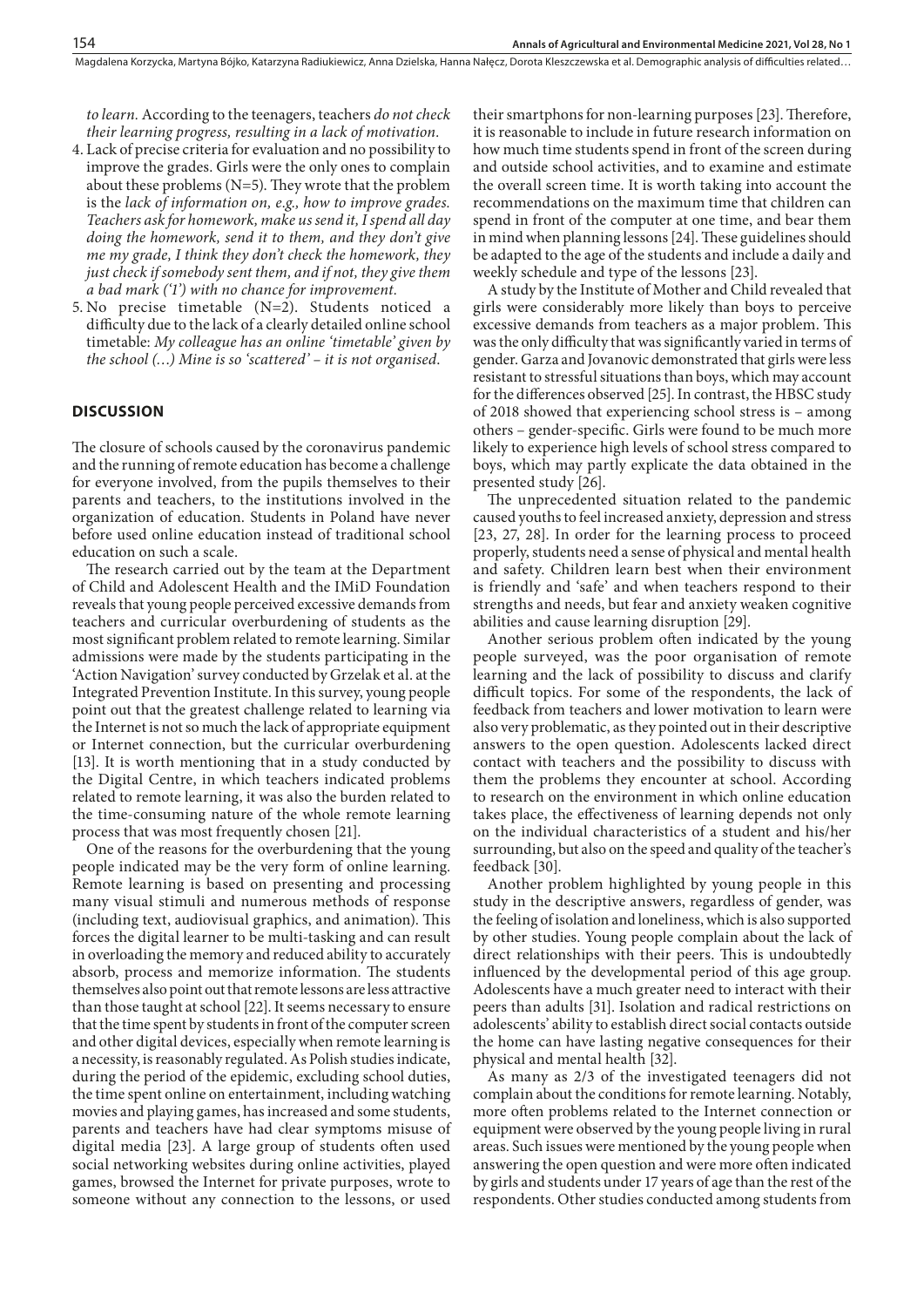Kraków also indicated that equipment problems were more often reported by younger students, who require parental assistance to take part in an online lesson [14].

Studies demonstrate that young people, despite rather favourable conditions, find it difficult to adapt to the remote learning system, and signal many problems related to it [14, 22]. The 17–18-year-olds investigated for the current study, more often than younger students, pointed to the analysed problems with remote learning. For older adolescents (including those preparing for their end-of-school exam – '*matura exam*'), more often than for other age groups, the (subjectively assessed) low quality of remote education, hindered access to didactic materials and limited contact with teacher, constituted a considerable problem. Their assessment may have been influenced by the fear of failure during the enrollment in tertiary schools process due to the switch to remote education, which some respondents mentioned in their answer to the open question. Changes and uncertainties related to the pandemic could affect their educational decisions and prospects. Similar conclusions were reached by Długosz, who conducted a survey among youth in Kraków [14]. About challenges related to the future, feeling uncertain about the future plans, e.g. the college transition, summer plans or college applications were also reported by adolescents in a qualitative study conducted in the USA [33].

However, there are also voices indicating that older teenagers appreciate this education system. In the study by A. Jurczak, the author reports that students of grades VII and VIII of primary schools and students of secondary schools indicated that remote learning allows them to save time and focus on examination subjects [34].

The research presented in this article carried out by the Institute of Mother and Child demonstrates that the youngest students (11–12-years-of-age) complained the least frequently about remote learning, although they also noticed the disadvantages of this system, especially the lack of possibility to compare progress with their peers. Differences in the assessment of problems and the quality of remote learning may result from the education stage of the students. Young people, who had uncertain perspectives due to the lack of clear information about the exams and the general further education pathway, might have evaluated more rigorously the actions undertaken by schools and educational decisions taken at national level [8].

Excessive control of parents, caused in the initial period of the pandemic by the ban on leaving home without a guardian until the age of 18, and learning at home, could also have had an impact. Nearly 13% of the students felt that during the pandemic their relationship with their parents/guardians had become difficult [23]. Young people also lacked access to libraries, school teaching materials and direct advice from teachers. On the other hand, younger students, most of whom received help from their parents and spent more time with them than before the pandemic, were better off learning at home. The youngest lacked the most face-to-face interaction with their peers [35]. Half of the students indicated during lockdown, that before the pandemic, relationships with colleagues from their class were better [23].

This study analysed the problems connected with remote learning in terms not only of the gender and age of the respondents, but also of their place of residence. The place of residence is important with a view to assessing the conditions for remote learning. The young people living in rural areas complained more often about the lack of conditions for remote learning than the young people from cities. Indeed, rural residents were also much more likely to pay attention to the much greater demands imposed by teachers than in traditional school teaching. International analyses indicate differences in educational opportunities between students from urban and rural areas. The results of the OECD's Programme for International Student Assessment (PISA), showed that students in large cities scored 31 points higher, on average, in science than their peers from rural regions [36]. This is important for individuals, for their future and prosperity, including material prosperity, as well as for regional economic efficiency and innovation, to ensure high quality education also in rural areas. Despite the fact that in recent years in Poland the differences in development between the rural and urban areas have been decreasing, including in the fields of infrastructure or household equipment and the income of the agricultural and rural population increased, there are still the differences in the economic situation [37, 38]. In view of this, the place of residence can be treated in this case as one of the factors related to the level of economic status. As research indicates, territorial diversity as well as the socio-economic situation of students' families are important elements influencing educational inequalities [36, 39]. For example, children from wealthier families spend 30% more time studying at home than those from poorer families [23]. It should also be emphasized that due to the remote learning, the students' families faced additional financial challenges. As shown by the results of Polish research, for the purposes of remote education every fifth student needed to purchase computer hardware and additional Internet data transfer, as well as appropriate software [23]. Due to remote learning in the USA, families with lower incomes were more exposed to financial burdens than families with higher incomes, and 12% of families also reported the need to buy a better Internet subscription [40]. These economic challenges related to the organization of remote learning concerned both the families of the students and were present also on the school and community levels.

Therefore, during the pandemic the place of residence of the students became more important in the context of educational process, as it could differentiate, among other things, access to the Internet and other resources enabling participation in online classes. Taking into account the socio-economic factors influencing the functioning and school achievements of students, in future research, it is recommended to inclu, in addition to the place of residence, the financial situation of the family, as well the material resources of the school (including school equipment) and factors on the regional level (e.g. cooperation of schools with local government, social and cultural resources, organization of after-school time).

The issue of remote learning is still relevant, even though with the start of the new school year 2020/2021 schools were reopened and school-based education returned. In accordance with the Regulation of the Ministry of National Education of 12 August 2020 [41], in the event of a worsening of the epidemiological situation, a mixed (or hybrid) education model was considered, including distance learning for a group of or for all students.

Due to the dynamic growth of the number of infected individuals during the pandemic, in mid-October it was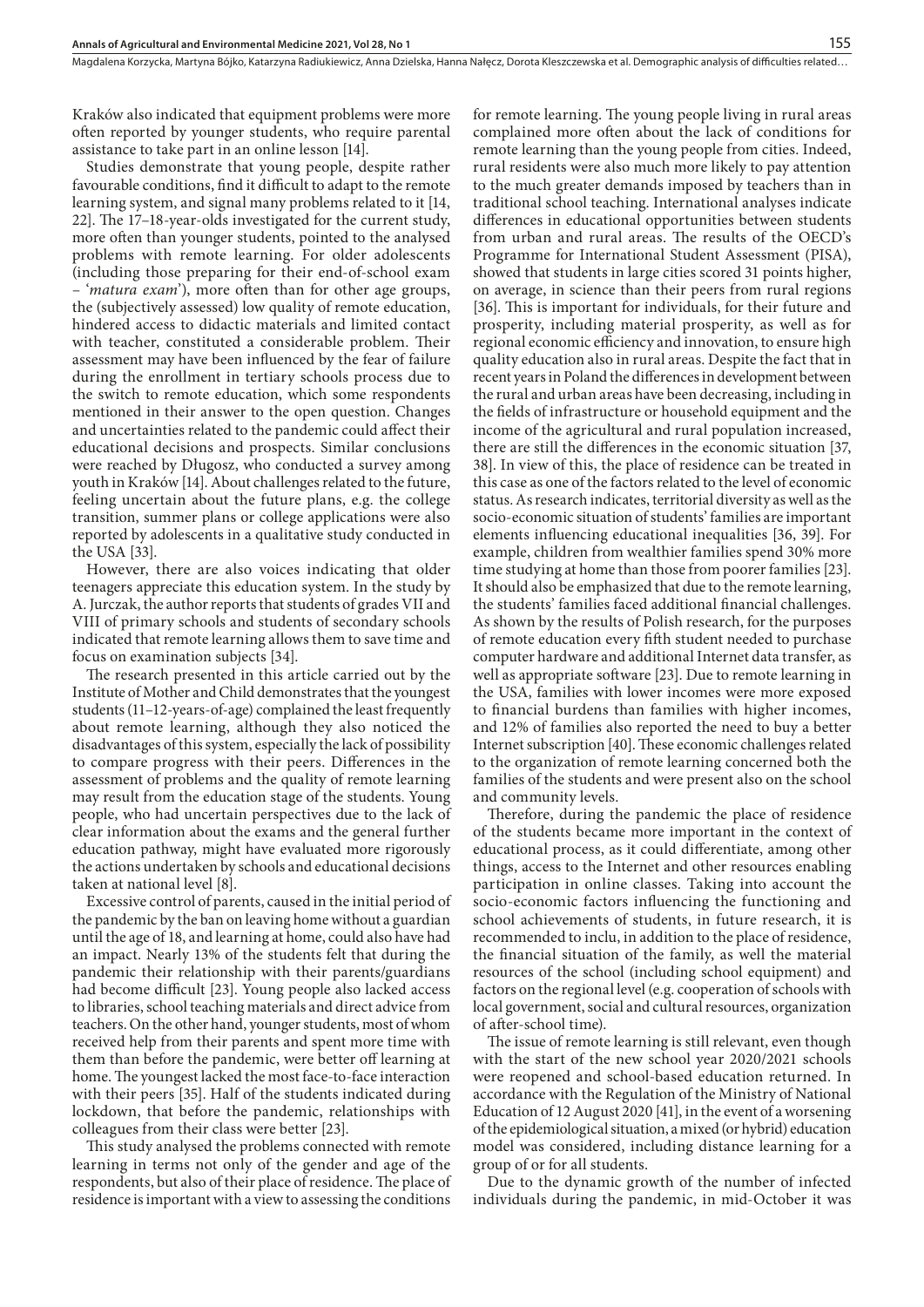decided to change the functioning of schools and return to remote learning for secondary school students [42] and students from the higher grades of primary schools [43]. From 9 November 2020, distance learning was applied once again to the entire population of students in Poland.

The main limitation of the current study is that the questions in the online survey were answered by youths who volunteered, therefore the study was not conducted on a representative sample. On the other hand, undertaking an in-depth demographic analysis, including the study of differences by age and by place of residence, is unique at this point. Another advantage of the survey was the obtaining of additional opinions from students, and the inclusion of qualitative analyses.

#### **CONCLUSIONS**

- 1. The big difficulties arising from remote learning during the pandemic were most often noted by the oldest students (17–18-years-old) and those living in rural areas. Therefore, it is worth paying special attention to this group when planning further in-depth research.
- 2.There is a need to pay particular attention to organising appropriate technical conditions for remote learning, especially in rural areas, where young people have complained more often than in cities about equipment and Internet access problems during the pandemic.
- 3. Due to the epidemiological situation, it is important to implement targeted funding for students and regions with the greatest needs, also taking into account remote education.

#### **Acknowledgement**

Realization of the study entitled 'Youth and COVID-19' was supported by resources of the Foundation of the Institute of Mother and Child in Warsaw, Poland

#### **REFERENCES**

- 1. The Decree of the Minister of Health on 20 March 2020 declaring the state of epidemic on the territory of the Republic of Poland. Act of 2020, Pub. L. No. 491. https://dziennikustaw.gov.pl/DU/2020/491. (access: 2020.10.09).
- 2. Prime H, Wade M, Browne DT. Risk and resilience in family well-being during the COVID-19 pandemic. Am Psychol. 2020; 75(5): 631–643. http://dx.doi.org/10.1037/amp0000660
- 3. Prem K, Liu Y, Russell TW, et al. The effect of control strategies to reduce social mixing on outcomes of the COVID-19 epidemic in Wuhan, China: a modelling study. Lancet Public Health. 2020; 5(5): 261–270. https://doi.org/10.1016/S2468-2667(20)30073-6
- 4. The Decree of the Minister of National Education on 11 March 2020 on the temporary limitation of the functioning of the education system units in relation to the prevention, counteraction and combating COVID-19. Act of 2020, Pub. L. No. 410. https://isap.sejm.gov.pl/isap. nsf/DocDetails.xsp?id=WDU20200000410 (access: 2020.12.29).
- 5. Raišienė AG, Rapuano V, Varkulevičiūtė K, et al. Working from Home—Who Is Happy? A Survey of Lithuania's Employees during the COVID-19 Quarantine Period. Sustainability. 2020; 12(13): 5332. https://doi.org/10.3390/su12135332
- 6. Uhls YT, Ellison NB, Subrahmanyam K. Benefits and Costs of Social Media in Adolescence. Pediatrics. 2017; 140(2): 67–70. https://doi. org/10.1542/peds.2016-1758E
- 7. Woynarowska B. Sedentary behaviour in front of the screen during leisure. In: Mazur J, Małkowska-Szkutnik A, editors. Students' health in 2018 against the backdrop of the new HBSC research model. Inst. of Mother and Child, Warsaw; 2018. p. 93–102.
- 8. Lee J. Mental health effects of school closures during COVID-19. Lancet Child Adolesc Health. 2020; 4(6): 421. https://doi.org/10.1016/ S2352-4642(20)30109-7
- 9. Mental health considerations for children & adolescents in COVID-19 Pandemic. Imran N, Zeshan M, Pervaiz Z. Pak J Med Sci. 2020; 36(COVID19-S4): S67-S72. https://doi.org/10.12669/pjms.36. COVID19-S4.2759
- 10. Jiao WY, Wang LN, Liu J, et al. Behavioral and Emotional Disorders in Children during the COVID-19 Epidemic. J Pediatr. 2020; 221: 264–266. e1. https://doi.org/10.1016/j.jpeds.2020.03.013
- 11. Richardson C, Oar E, Fardouly J, Magson N, Johnco C, Forbes MR.The Moderating Role of Sleep in the Relationship Between Social Isolation and Internalising Problems in Early Adolescence. Rapee Child Psychiatry Human Develop. 2019; (50): 1011–1020.
- 12. Singh S, Roy D, Sinha K, et al. Impact of COVID-19 and lockdown on mental health of children and adolescents: A narrative review with recommendations. Psychiatry Res. 2020; 293: 113429. https://doi. org/10.1016/j.psychres.2020.113429
- 13. Youth during the epidemic. Results of the survey: NAVIGATION ACTION – protect yourself, support others. Institute of Integrated Prevention. Foundation, Warsaw; 2020. http://edukacja.gdynia. pl/wpcontent/uploads/2020/05/RAPORT\_Mlodziez\_w\_czasie\_ epidemii\_2020\_IPZIN\_Czesc\_1.pdf (access: 2020.10.19).
- 14. Długosz P. Research report: Cracow youth in quarantine conditions COVID-19. Inst. of Philosophy and Sociology, Pedagogical University KEN, Cracow; https://ifis.up.krakow.pl/wyniki-badan-laboratoriumsocjologicznego (access: 020.10.02).
- 15. Tabak I. Mental health of children and adolescents. Support for children and adolescents in overcoming problems. In: Health of Children and Adolescents. Selected Issues. Stud BAS. 2014; 2(38): 113–38.
- 16. Tian L, Zhao J, Huebner ES. School-related social support and subjective well-being in school among adolescents: The role of selfsystem factors. J Adolesc. 2015; 45: 138–48. https://doi.org/10.1016/j. adolescence.2015.09.003
- 17. Wypych-Ślusarska A, Głogowska-Ligus J, Słowiński J. Social determinants of health inequalities. Piel Zdr Publ. 2019; 9(3): 229–236. https://doi.org/10.17219/pzp/100468
- 18. Piróg D. In search of methodological innovations in qualitative research – example from the analysis of the transition of the graduates of geography to the labour market. Ann Univ Paedagog Cracoviensis Stud Geogr. 2014; 6: 9–18.
- 19. Kubinowski D. Qualitative pedagogical research. Philosophy-Methodology-Evaluation. Lublin: Publishing House of Maria Curie-Skłodowska University; 2011.
- 20. Tariq S, Woodman J. Using mixed methods in health research. JRSM Short Reports. 2013; 4(6). https://doi. org/10.1177/2042533313479197
- 21. Remote education during the pandemic. Report from research. Digital Centre, Foundation, Warsaw; 2020. https://centrumcyfrowe. pl/edukacja-zdalna/#English (access: 2020.10.02).
- 22. Remote education where were we, where are we going? Preliminary results of scientific research: Remote education and adaptation to social conditions during the coronavirus epidemic. Research project, Remote learning; 2020. https://zdalnenauczanie.org/wp-content/ uploads/2020/06/Badanie-zdalnenauczanie\_org\_prezentacja.pdf. (access: 2020.10.01).
- 23. Ptaszek G, Bigaj M, Dębski M, Pyżalski J, Stunża GD. Remote educaction – where we were, where we are going? Preliminary results of the research: Remote learning and adaptation to social conditions during the coronavirus epidemic. Warsaw; 2020. p. 22–31. https://doi. org/10.13140/RG.2.2.25737.67685
- 24. Council on communications and media. Media Use in School-Aged Children and Adolescents. Pediatrics. 2016; 138(5). https://doi. org/10.1542/peds.2016-2592
- 25. Garza K, Jovanovic T. Impact of Gender on Child and Adolescent PTSD. Curr Psychiatry Rep. 2017; 19(11): 87. https://doi.org/10.1007/ s11920-017-0830-6
- 26. Małkowska-Szkutnik A. School environment. In: Students' health in 2018 against the backdrop of the new HBSC research model. Warsaw: Inst Mother and Child; 2018. p. 52.
- 27. Spinelli M, Lionetti F, Pastore M, Fasolo M. Parents' Stress and Children's Psychological Problems in Families Facing the COVID-19 Outbreak in Italy. Front. Psychol. 2020; 11: 1713. https://doi/10.3389/ fpsyg.2020.01713
- 28. Guessouma SB, Lachala J, Radjacka R, et al. Adolescent psychiatric disorders during the COVID-19 pandemic and lockdown. Psychiatry Res. 2020; 291: 113264; https://doi.org/10.1016/j.psychres.2020.113264